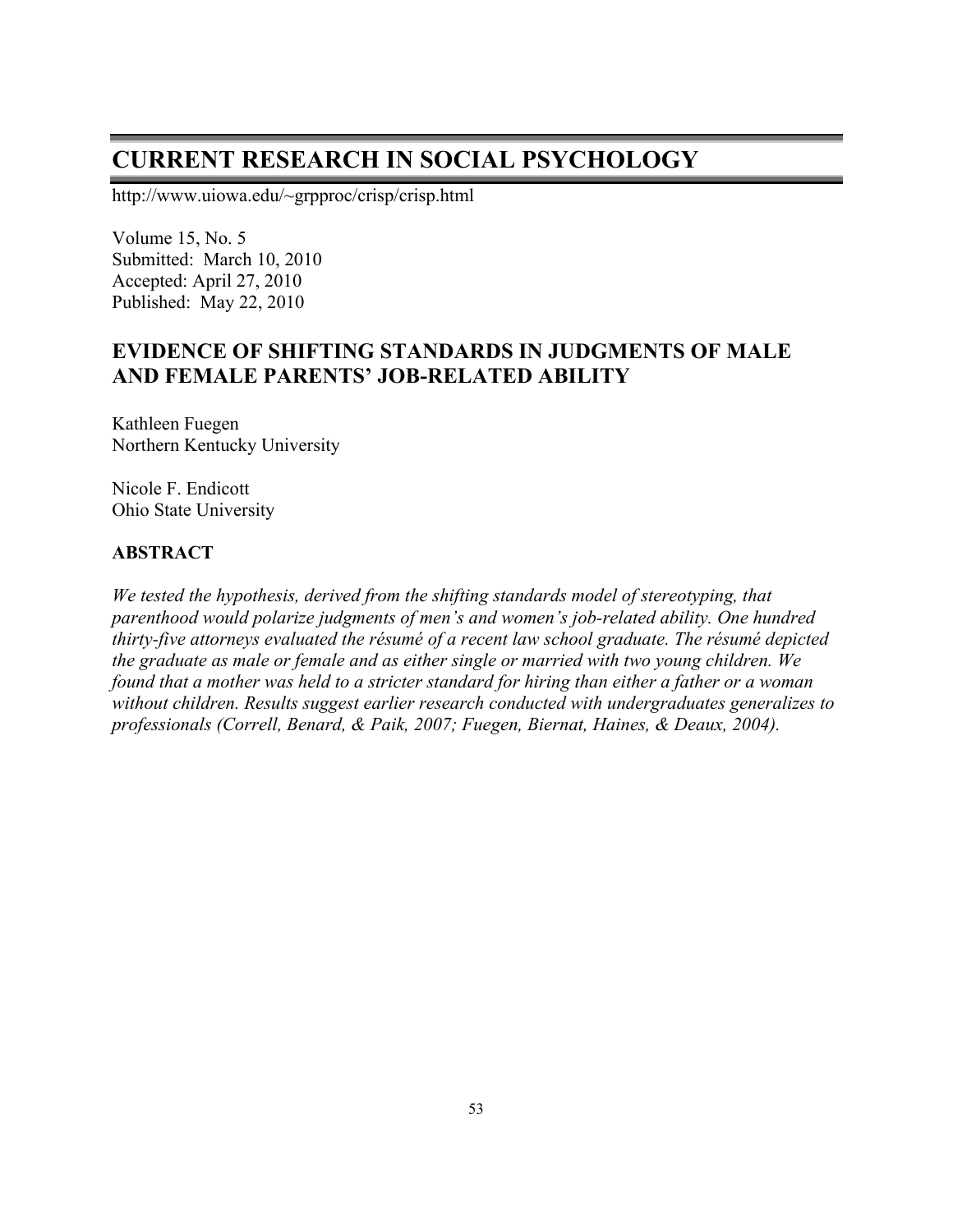## **INTRODUCTION**

Women comprise 49% of the recipients of law degrees (NCES, 2005) but only 17% of partners in law firms (Samborn, 2005). Gender stereotyping and discrimination account for at least some of this gap (Agars, 2004; Eagly, 2005; Lyness & Heilman, 2006; Martell, Lane, & Emrich, 1996; Powell, Butterfield, & Parent, 2002; Schein, 2001). Women who become mothers face negative stereotypes about their workplace competence and commitment (Crosby, Williams, & Biernat, 2004; Hebl, King, & Glick, 2007; King, 2008). The purpose of this research is to examine how gender stereotypes affect standards for inferring job-related competence and hiring and promotion decisions for mothers and fathers.

Russo (1976) and Williams (2001) have argued that there exists a cultural stereotype that a "good" mother bears primary responsibility for the care of children. A mother who works fulltime is seen as deviating from gender roles, though a father is not (Etaugh & Folger, 1998). Women receive more criticism than men for spending too little time at home (and too much at work). In contrast, men receive more criticism than women for spending too much time at home (and too little at work) (Deutsch & Saxon, 1998).

A growing body of literature suggests that mothers who violate gender roles by seeking full-time employment are negatively stereotyped and discriminated against. Cuddy, Fiske, and Glick (2004) asked undergraduate participants to read vignettes describing a consultant who was either female or male and either a parent or not a parent. Participants requested and recommended the consultant less when she was a mother than a woman without children, though fatherhood did not affect a man's chances of being requested and recommended. Consistent with predictions derived from the stereotype content model (Fiske, Cuddy, Glick, & Xu 2002), participants rated a mother more communal (warm) but less agentic (competent) than a woman without children. Heilman and Okimoto (2008) asked undergraduate (Study 1) and graduate (Study 2) participants to evaluate a job applicant depicted as male or female and with or without children. Similar to Cuddy et al. (2004), participants recommended a mother less often than a woman without children. Fatherhood had no effect on a man's chances of recommendation. Consistent with predictions derived from the lack of fit model (Heilman, 1983), lower ratings on agentic traits predicted lower expectations of a mother's competence. These studies suggest that women are uniquely disadvantaged in terms of perceived job-related competence when they become mothers.

#### **Higher Standards for Mothers than Fathers**

We argue that negative outcomes for mothers reflect the setting of more stringent standards for inferring job-related competence in mothers relative to fathers and women and men without children. Testing predictions derived from the shifting standards model of stereotyping (Biernat, 2003), Fuegen, Biernat, Haines, and Deaux (2004) asked undergraduate participants to judge the level of ability (e.g., test scores and rankings on letters of recommendation) they would require of an applicant for an attorney position in order to hire him or her. Participants held a mother to higher standards than a father, and a father was held to lower standards than a man without children. Furthermore, a mother was somewhat less likely to be hired and significantly less likely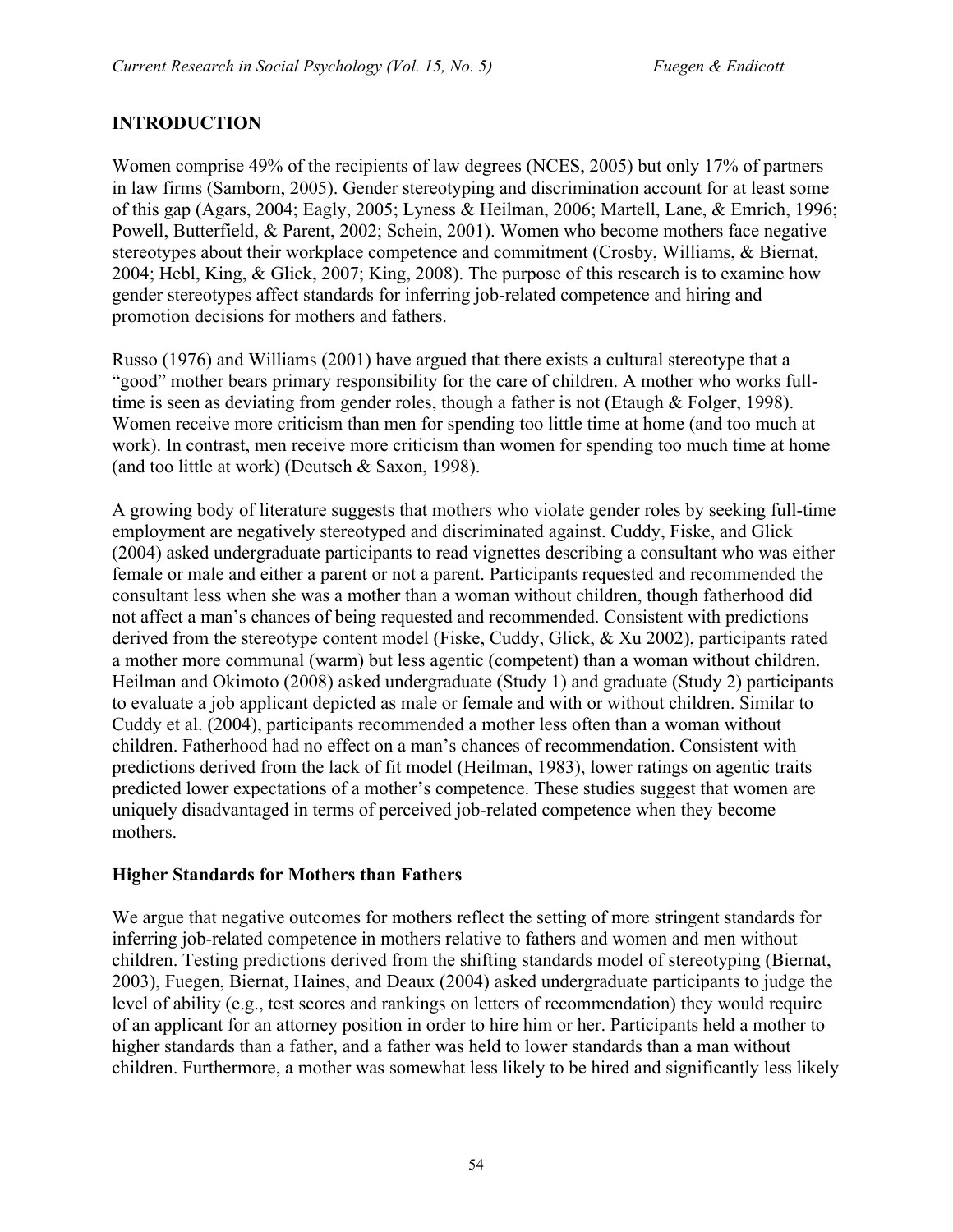to be promoted than a woman without children. Fatherhood did not affect a man's chances of being hired or promoted, consistent with Cuddy et al. (2004) and Heilman and Okimoto (2008).

The premise of the shifting standards model is that stereotypes activate standards according to which individual members of stereotyped groups are judged. To the extent that motherhood highlights gender stereotypes (i.e., that women are warm, gentle, and caring; Spence & Buckner, 2000), mothers may be judged according to lower job-related competence standards *for women in general*, relative to fathers and women without children (Bridges, Etaugh, & Barnes-Farrell, 2002). Precisely because of lower expectations of competence, a mother must demonstrate more skill than a father or a woman without children to be judged equally competent.

## **Generalizing to a Non-student Population**

One may question whether students' judgments are similar to professionals' judgments of jobrelated ability. Students are unlikely to have experience evaluating job applicants. Professionals who are parents may be more likely to hold egalitarian gender beliefs (Etaugh  $\&$  Moss, 2001). Two studies have assessed perceptions of parent and non-parent job applicants among nonstudent professionals. Firth (1982) mailed application letters to accounting firms in which the applicant's gender and parental status were manipulated. Motherhood decreased the likelihood that a female applicant was contacted, but fatherhood had no effect on a male applicant's likelihood of being contacted. Correll, Benard, and Paik (2007) mailed same-sex pairs of résumés to employers advertising marketing positions. A mother received half as many callbacks as a woman without children. Though these results suggest that professionals may be less likely to interview mothers than women without children, the results provide no information about judgment standards or hiring decisions. To fill this gap, we conducted an experiment in which we manipulated the gender and parental status of a job applicant and assessed standards for hiring, hiring decisions, and promotion recommendations among a professional sample.

## **Predictions**

We predicted that parenthood would polarize judgments of men's and women's job-related ability such that mothers would be held to higher standards than fathers. We base this prediction on the assumption that motherhood makes salient stereotypes that suggest that women are warm, gentle, and caring—attributes not thought to facilitate success in the workplace. To the extent motherhood makes gender stereotypes and the cultural role of care-giver salient, a female job applicant with children will be judged according to a stricter standard than a female job applicant without children. To the extent fatherhood makes the cultural role of breadwinner salient and suggests maturity, responsibility, or leadership, a male applicant with children will be judged according to a more lenient standard than a male without children.

Our predictions are unique in suggesting that men may benefit in terms of perceived job-related ability when they become fathers. Predictions derived from the stereotype content model (Cuddy et al., 2004), the lack of fit model (Heilman, 1983; Heilman & Okimoto, 2008), and expectation states theory (Correll et al., 2007; Ridgeway & Correll, 2004) suggest that parental status has no effect of judgments of men's job-related ability. Rather, mothers are uniquely disadvantaged in the workplace because they are perceived as warm but not competent (Cuddy et al., 2004), not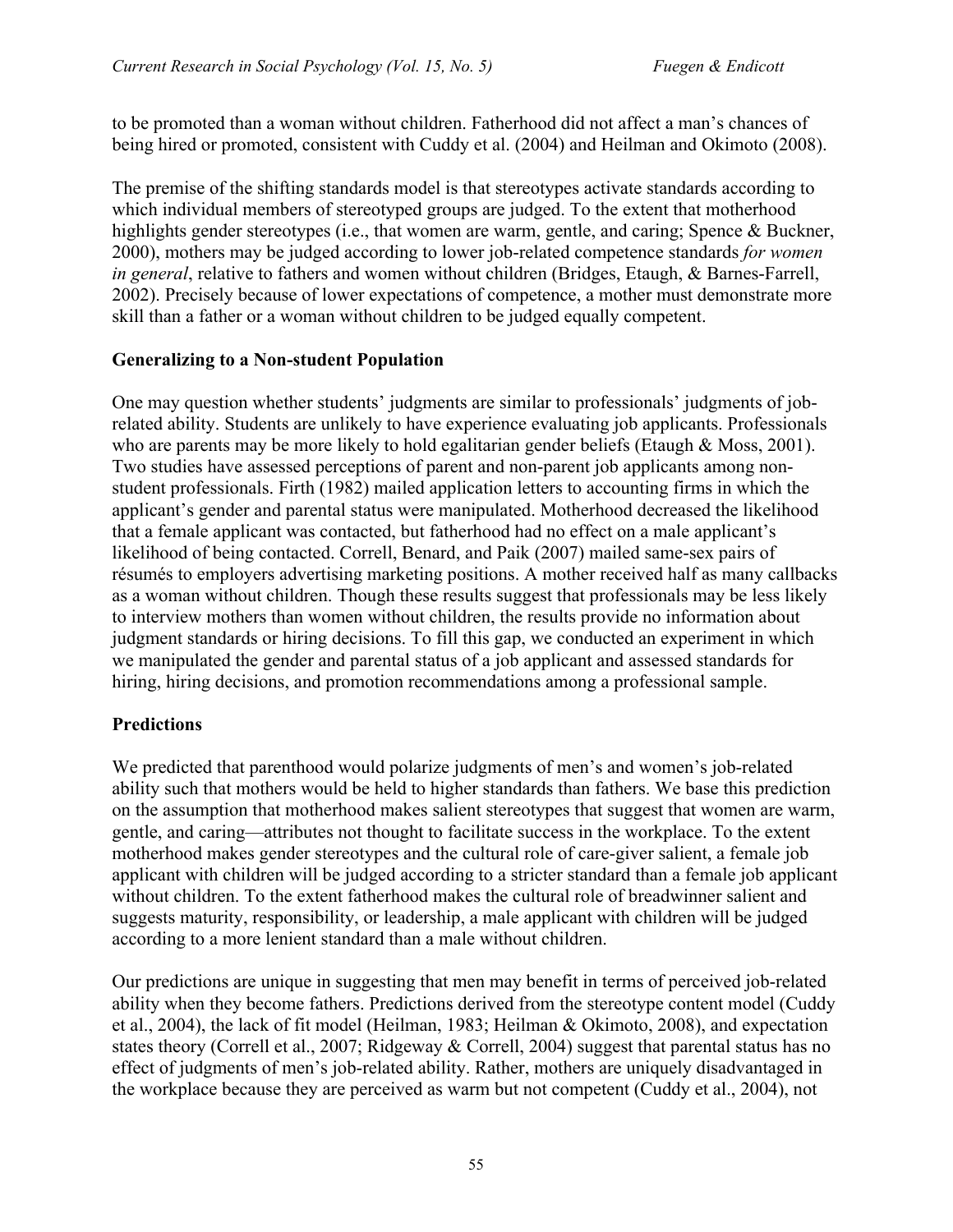agentic (Heilman & Okimoto, 2008), or because motherhood is a status characteristic implying reduced performance capacity (Correll et al., 2007). We suggest that fathers are uniquely advantaged in the workplace because they are perceived as both competent and warm (Cuddy et al., 2004; Fuegen et al., 2004) and because paid employment is consistent with gender roles (Etaugh & Folger, 1998). Indeed, research has shown that fathers are held to lower standards than even the "ideal" worker (Fuegen et al., 2004), fathers are offered a higher starting salary than men without children (Correll et al., 2007), and fathers' work hours and wages increase when mothers temporarily leave the workforce (Lundberg & Rose, 2000).

## **METHOD**

#### **Participants and Procedure**

Participants were 135 law school graduates (74 women, 61 men). We randomly selected equal numbers of males and females from an alumni directory. Of the 588 participants contacted, 36 had undeliverable addresses, resulting in 552 potential participants. Eighty females and 68 males responded (response rate  $= 27\%$ ). Due to clerical error, we had to omit the responses of seven males and six females. Our sample had considerable professional experience, though males had more experience than females: males reported having an average of 21 years of experience  $(SD =$ 14.47), compared to 9 years (SD = 7.47) for females,  $t(83.14) = 5.55$ ,  $p < .0001$ .

We mailed participants a recruitment script with a dollar bill attached, one of four résumés, a questionnaire, and a self-addressed stamped envelope. In the recruitment script, we stated that we were interested in how experienced decision makers evaluate job applicants. We assured participants that participation in the study was voluntary and that their answers were anonymous. We asked participants to review the résumé, complete the questionnaire, and return the completed questionnaire in the self-addressed stamped envelope. The dollar was theirs to keep regardless of whether they chose to participate.

The résumé was that of an actual law school graduate with some relevant work experience. We manipulated applicant gender via the name on the résumé ("Kenneth" or "Katherine"). We chose these names because they suggest roughly equal intellectual competence and a nonspecific age (see Biernat & Fuegen, 2001). We manipulated parental status under the résumé heading "Personal information." We indicated the applicant was either single with no children or married with two young children (ages 5 and 3).

## **Dependent Measures**

On the questionnaire, participants indicated what score in percentile ranking the applicant would need on a standardized ability test, letters of reference, and the Law School Admissions Test (LSAT) as well as in what percentage of his or her law school class the applicant would need to be ranked (e.g., the top 10%) to be hired as a first-year associate. These four items were standardized and combined to form the standards index (alpha = .75). Participants also indicated whether they would hire the applicant and whether the applicant would be a good candidate for promotion.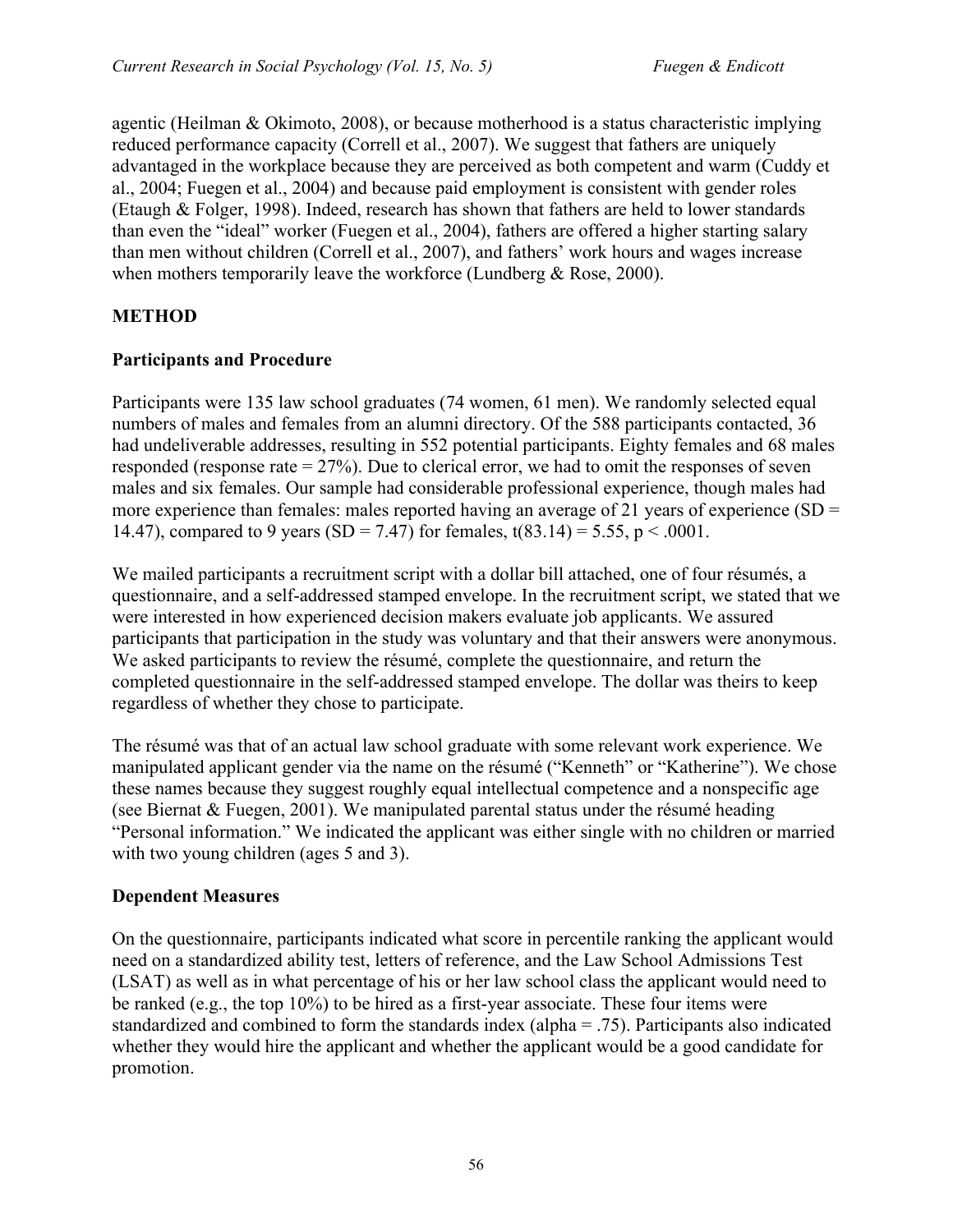#### **RESULTS**

#### **Standards**

An Applicant Gender X Parental Status ANOVA on the standards index revealed only the predicted interaction,  $F(1, 97) = 8.75$ ,  $p < .01$ , partial eta squared = .08 (see Table 1). A female applicant was held to higher standards when she was a parent than when not a parent,  $p < 0.02$ . Standards were also higher for a mother than a father,  $p < 0.01$ . A father tended to be held to lower standards than a man without children, though this simple comparison was not significant,  $p = .10$ 

|                                               | Female parent |         | Male parent   Female non-parent   Male non-parent |      |
|-----------------------------------------------|---------------|---------|---------------------------------------------------|------|
|                                               |               | $\sim$  |                                                   |      |
| Mean standard for hiring $\vert 0.35 \rangle$ |               | $-0.27$ | $-0.16$                                           | 0.09 |
| Standard deviation                            | 0.37          |         | 0.96                                              | 0.64 |

|  |  |  | Table 1. Standards for Hiring as a Function of Applicant Gender and Parental Status |
|--|--|--|-------------------------------------------------------------------------------------|
|  |  |  |                                                                                     |

*Note*. Means reflect standardized values; higher numbers indicate the setting of a stricter standard.

#### **Hiring and Promotion Decisions**

Hiring and promotion decisions were recoded as  $no = 0$  and  $yes = 1$ . A logistic regression on hiring revealed no significant effects. Thus, there was no evidence that a mother was hired less frequently than a father or a woman without children. Regarding promotion, there was only a main effect of Parental Status, chi-square  $(1, N = 84) = 4.42$ ,  $p < .04$ . Unexpectedly, a parent was more likely to be recommended for promotion than a non-parent (Ms 71.43% and 48.98%, respectively). The odds that a parent would be recommended for promotion were 2.66 times greater than the odds that a non-parent would be recommended for promotion, Wald  $(1, N = 84)$  $= 4.22$ , p < .04 (beta  $= 0.98$ ; 95% confidence interval for odds ratio  $= 1.05, 6.79$ ). This effect did not depend on Applicant Gender,  $p = .57$ .

#### **GENERAL DISCUSSION**

To our knowledge, this is the first study to vary the gender and parental status of a job applicant and to assess standards, hiring, and promotion decisions among professionals. Consistent with prior research, we found that mothers are negatively stereotyped in terms of job-related competence (Correll et al., 2007; Cuddy et al., 2004; Etaugh & Kasley, 1981; Firth, 1982; Fuegen et al., 2004; Heilman & Okimoto, 2008). We hypothesized that, to the extent motherhood highlights gender stereotypes, a mother will be held to higher standards than a female non-parent applicant. We found that a mother was held to higher standards than a woman without children and higher standards than a father. These findings support the shifting standards model of stereotyping. This model is unique in suggesting that because fathers are presumed to exhibit maturity, responsibility, or leadership (characteristics thought to facilitate success in the workplace), a father will be held to lower standards than a male non-parent. Also consistent with shifting standards, we found that a father tended to be held to (non-significantly) lower standards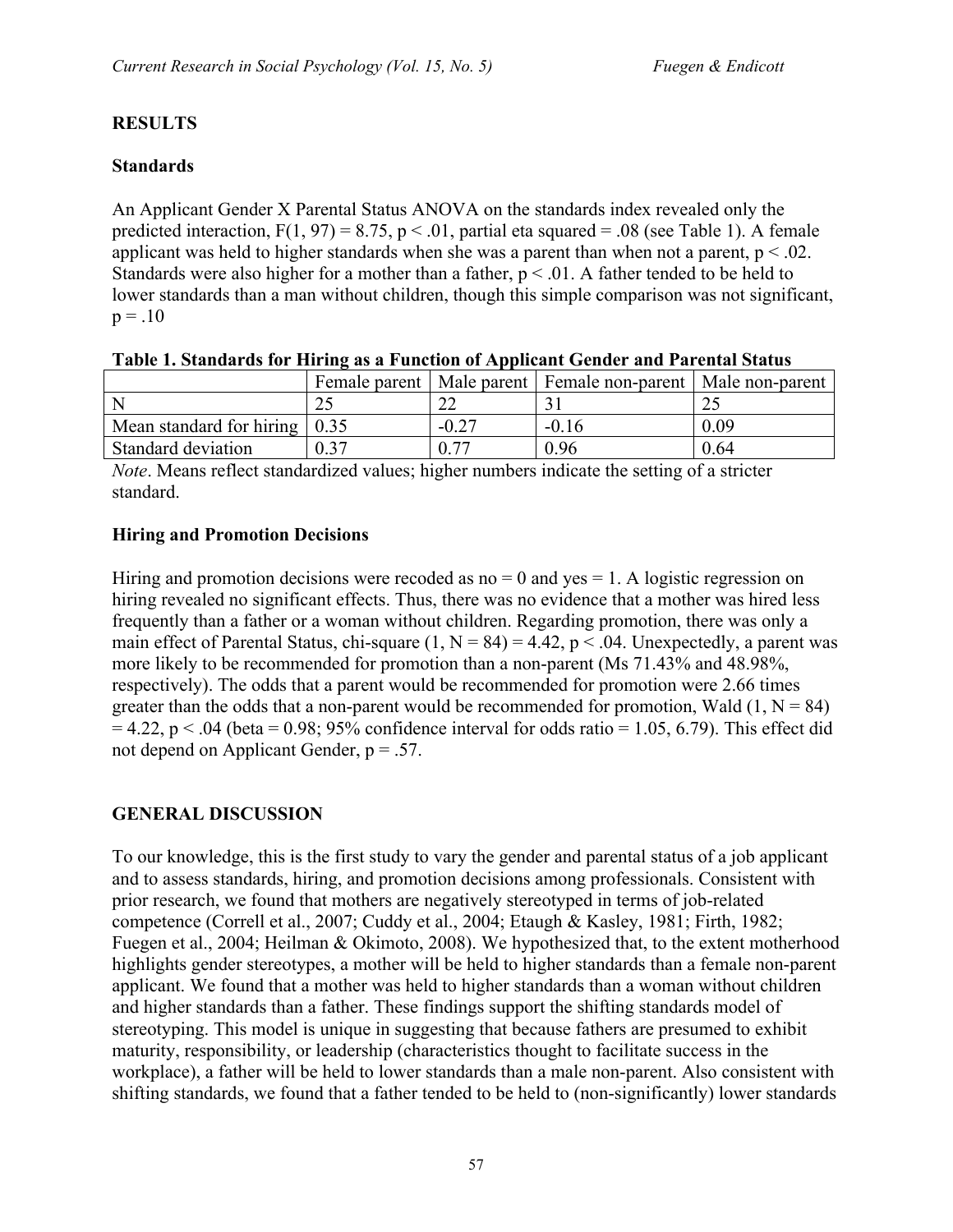than a man without children. In contrast to earlier research showing that parental status had no effect on judgments of men's job-related competence (Correll et al., 2007; Cuddy et al., 2004; Heilman & Okimoto, 2008), we found that parenthood benefited men (see also Haines & Bragger, 2007).

We anticipated that being held to high (or low) standards would result in a lower (or higher) likelihood of being hired. If this pattern had borne out, a mother would have been unlikely to be hired, and a father would have been likely to be hired. Instead, we found that parenthood did not harm a woman's chances of being hired, nor did it help a man's chances of being hired. These null effects for hiring suggest that standards do not predict decisions in a straightforward way, at least among a professional sample. Whereas Fuegen et al. (2004) found that undergraduate participants were marginally less likely to hire a mother than a woman without children, we did not find that effect in this sample. This difference in results may reflect reluctance among professionals to make decisions based on limited information. Indeed, many participants spontaneously commented that they would need more information to make a hiring decision. The same was true regarding promotion decisions: several participants reported that they would need more information to make a recommendation regarding promotion. Thus, although parents were judged as especially good candidates for promotion, caution should be exercised in interpreting this finding. The analyses for promotion are based on a smaller sample size  $(N = 84)$  than the analyses for standards  $(N = 101)$ .

## **Future Directions**

A topic in need of investigation is whether decision-makers who are parents are any more or less likely to hire a job applicant who is also a parent, relative to non-parent decision-makers. Future research examining how attitudes about work/family conflict affect standards and hiring among decision-makers with and without children is needed. Also, the ages of children may affect perceptions of job-related ability. The association between women and care-giving may be stronger for mothers of infants than mothers of school-aged children. Third, the sex-typing of the job may affect perceptions of ability. A job emphasizing communal traits (e.g., schoolteacher) may be less subject to maternal bias than a job emphasizing agentic traits.

## **CONCLUSION**

This research contributes to a growing body of literature on the barriers mothers face as they enter or attempt to advance in the workplace. This research also highlights the value of testing hypotheses in a non-college population and increases the external validity of earlier research findings. We show that negative stereotypes of mothers' job-related ability are no less likely to affect judgment standards among experienced than naïve observers.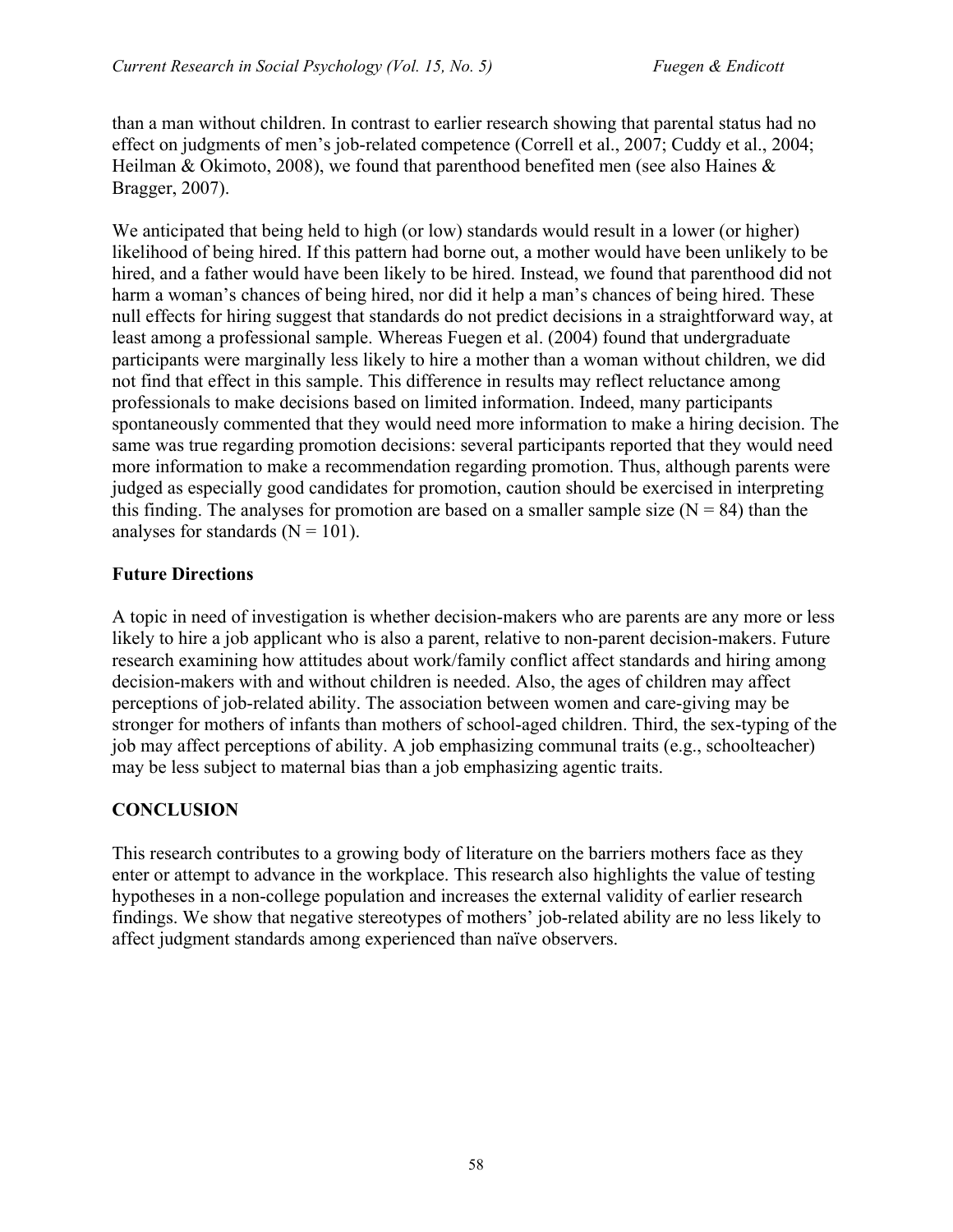#### **REFERENCES**

Agars, M. D. (2004). Reconsidering the impact of gender stereotypes on the advancement of women in organizations. Psychology of Women Quarterly, 28, 103-111.

Biernat, M. (2003). Toward a broader view of social stereotyping. American Psychologist, 58, 1019-1027.

Biernat, M., & Fuegen, K. (2001). Shifting standards and the evaluation of competence: Complexity in gender-based judgment and decision making. Journal of Social Issues, 57, 707- 724.

Bridges, J. S., Etaugh, C., & Barnes-Farrell, J. (2002). Trait judgments of stay-at-home and employed parents: A function of social role and/or shifting standards? Psychology of Women Quarterly, 26, 140-150.

Correll, S. J., Benard, S., & Paik, I. (2007). Getting a job: Is there a motherhood penalty? American Journal of Sociology, 112, 1297–1338.

Crosby, F. J., Williams, J. C., & Biernat, M. (2004). The maternal wall. Journal of Social Issues, 60, 675-682.

Cuddy, A. J. C., Fiske, S. T., & Glick, P. (2004). When professionals become mothers, warmth doesn't cut the ice. Journal of Social Issues, 60, 701-718.

Deutsch, F. M., & Saxon, S. E. (1998). The double standard of praise and criticism for mothers and fathers. Psychology of Women Quarterly, 22, 665-683.

Eagly, A. H. (2005). Achieving relational authenticity in leadership: Does gender matter? Leadership Quarterly, 16, 459-474.

Etaugh, C., & Folger, D. (1998). Perceptions of parents whose work and parenting behaviors deviate from role expectations. Sex Roles, 39, 215-223.

Etaugh, C., & Kasley, H. C. (1981). Evaluating competence: Effects of sex, marital status, and parental status. Psychology of Women Quarterly, 6, 196-203.

Etaugh, C., & Moss, C. (2001). Attitudes of employed women toward parents who choose fulltime or part-time employment following their child's birth. Sex Roles, 44, 611-619.

Firth, M. (1982). Sex discrimination in job opportunities for women. Sex Roles, 8, 891-901.

Fiske, S. T., Cuddy, A. J. C., Glick, P., & Xu, J. (2002). A model of (often mixed) stereotype content: Competence and warmth respectively follow from perceived status and competition. Journal of Personality and Social Psychology, 82, 878-902.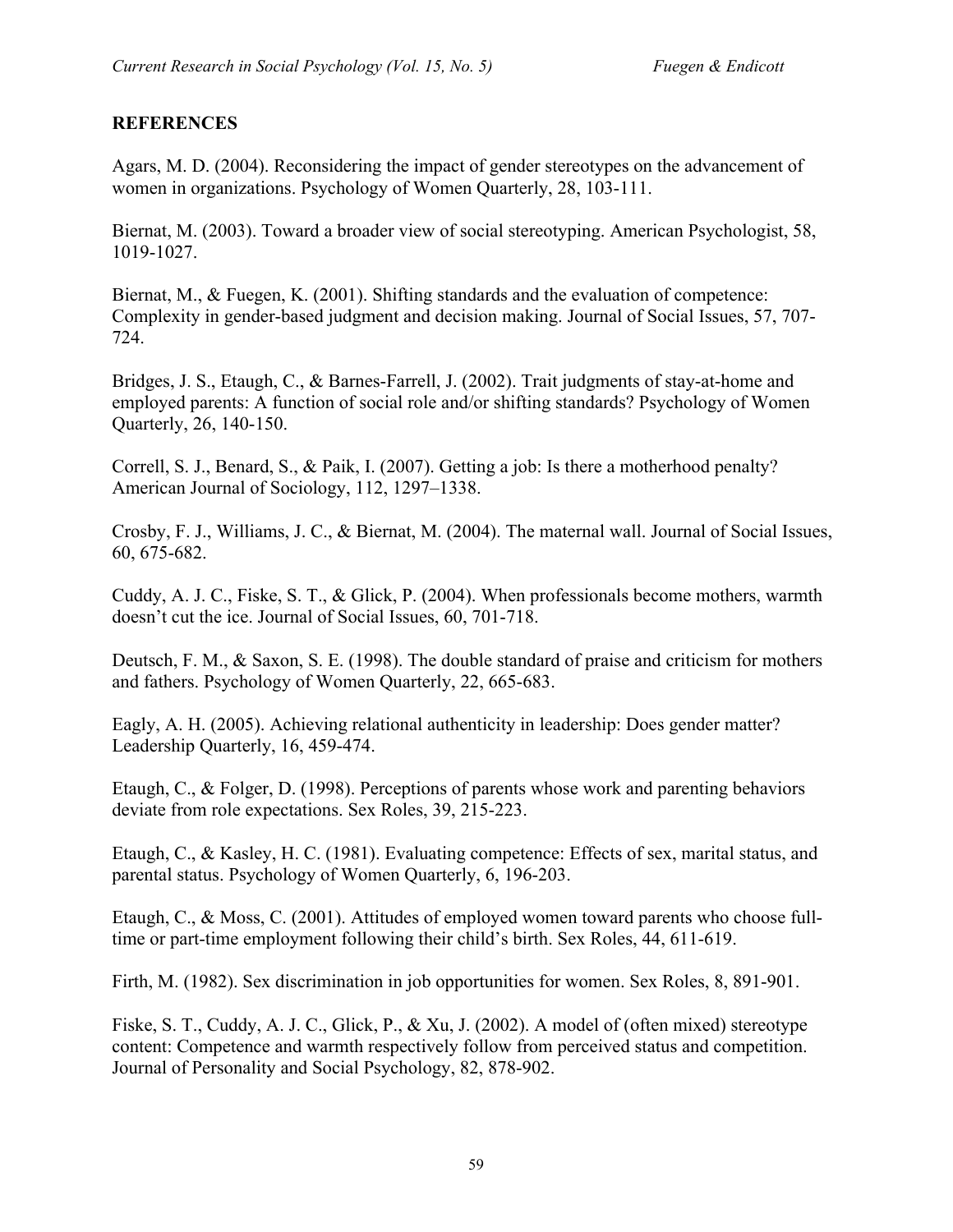Fuegen, K., Biernat, M., Haines, E., & Deaux, K. (2004). Mothers and fathers in the workplace: How gender and parental status influence judgments of job-related competence. Journal of Social Issues, 60, 737-754.

Haines, E. L., & Bragger, J. (2007, May). Parental biases and penalty and leniency. Paper presented at the Caregiver Bias Working Group, Center for WorkLife Law, San Francisco, CA.

Hebl, M. R., King, E. B., & Glick, P. (2007). Hostile and benevolent reactions toward pregnant women: Complementary interpersonal punishments and rewards that maintain traditional roles. Journal of Applied Psychology, 92, 1499-1511.

Heilman, M. E. (1983). Sex bias in work settings: The Lack of Fit model. Research in Organizational Behavior, 5, 269-298.

Heilman, M. E., & Okimoto, T. G. (2008). Motherhood: A potential source of bias in employment decisions. Journal of Applied Psychology, 93, 189-198.

King, E. B. (2008). The effect of bias on the advancement of working mothers: Disentangling legitimate concerns from inaccurate stereotypes as predictors of advancement in academe. Human Relations, 61, 1677-1711.

Lundberg, S., & Rose, E. (2000). Parenthood and the earnings of married men and women. Labour Economics, 7, 689-710.

Lyness, K. S., & Heilman, M. E. (2006). When fit is fundamental: Performance evaluations and promotions of upper-level female and male managers. Journal of Applied Psychology, 91, 777- 785.

Martell, R. F., Lane, D. M., & Emrich, C. (1996). Male-female differences: A computer simulation. American Psychologist, 51, 157-158.

National Center for Educational Statistics [NCES]. (2005). Digest of educational statistics. Retrieved February 22, 2007, from http://nces.ed.gov/programs/digest/d05/tables/dt05\_252.asp.

Powell, G. N., Butterfield, D. A., & Parent, J. D. (2002). Gender and managerial stereotypes: Have the times changed? Journal of Management, 28, 177-193.

Ridgeway, C. L., & Correll, S. J. (2004). Motherhood as a status characteristic. Journal of Social Issues, 60, 683-700.

Russo, N. F. (1976). The motherhood mandate. Journal of Social Issues, 32, 143-153.

Samborn, H. V. (2005). 10 years and counting: Gender disparities in salary and advancement continue in the legal workplace. Retrieved February 22, 2007, from http://www.abanet.org/women/perspectives/articles.html.